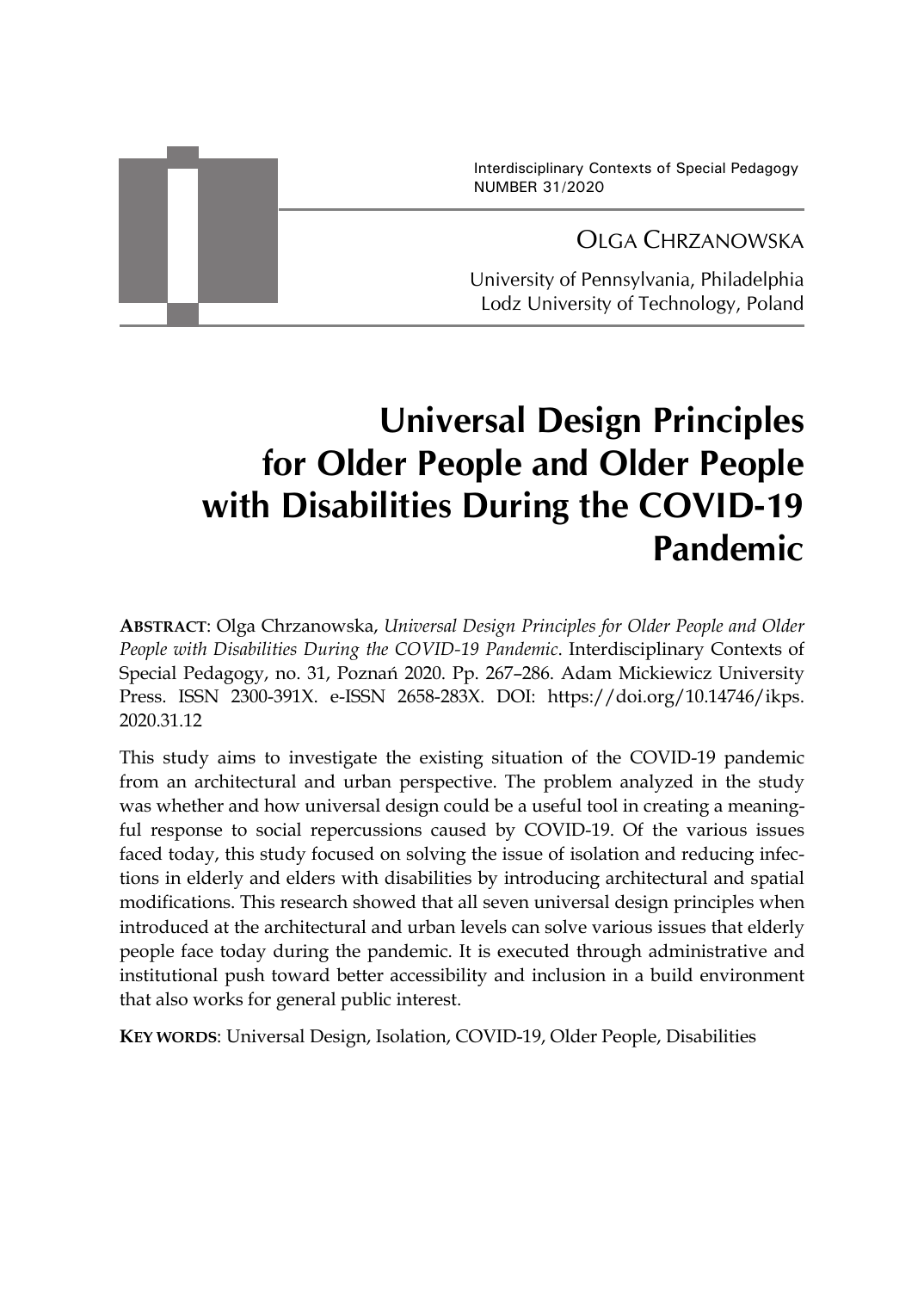#### **Introduction**

This research aims to investigate the existing situation of the COVID-19 pandemic from an architectural and urban perspective. The problem analyzed in the study is whether and how universal design can be a useful design philosophy in creating a meaningful response to social repercussions caused by COVID-19. Of the various groups of people affected by the pandemic, this study focused on elderly people and elders with disabilities. To address this problem, the following questions were posed to understand whether the universal design could help elderly people during the pandemic. Can any of the seven principles of the universal design provide opportunities to solve the isolation of elderly people in senior care facilities? Can the universal design modify public spaces so that the elderlies are less excluded and face lesser risk being infected by COVID-19?

#### **Specific objectives**

The whole study is a form of comparison. It listed seven principles of universal design; then, the chosen social repercussions caused by COVID-19 were presented alongside. It is meant to show whether and how universal design can solve the current social problems that the pandemic poses on elders' lives. The study tested the validity of an existing contemporary architectural and urban design philosophy of universal design in the realm of the existing situation of pandemic. This was intended to provide solutions to the listed problems of social distancing and subsequent isolation of elders. This helped document and interpret the application of universal design philosophy in response to the pandemic. Two parts of the study addressed its specific objectives.

In the first part, universal design was presented as a possible response to the isolation of elders during the COVID-19 pandemic in senior care facilities. The principles of universal design were listed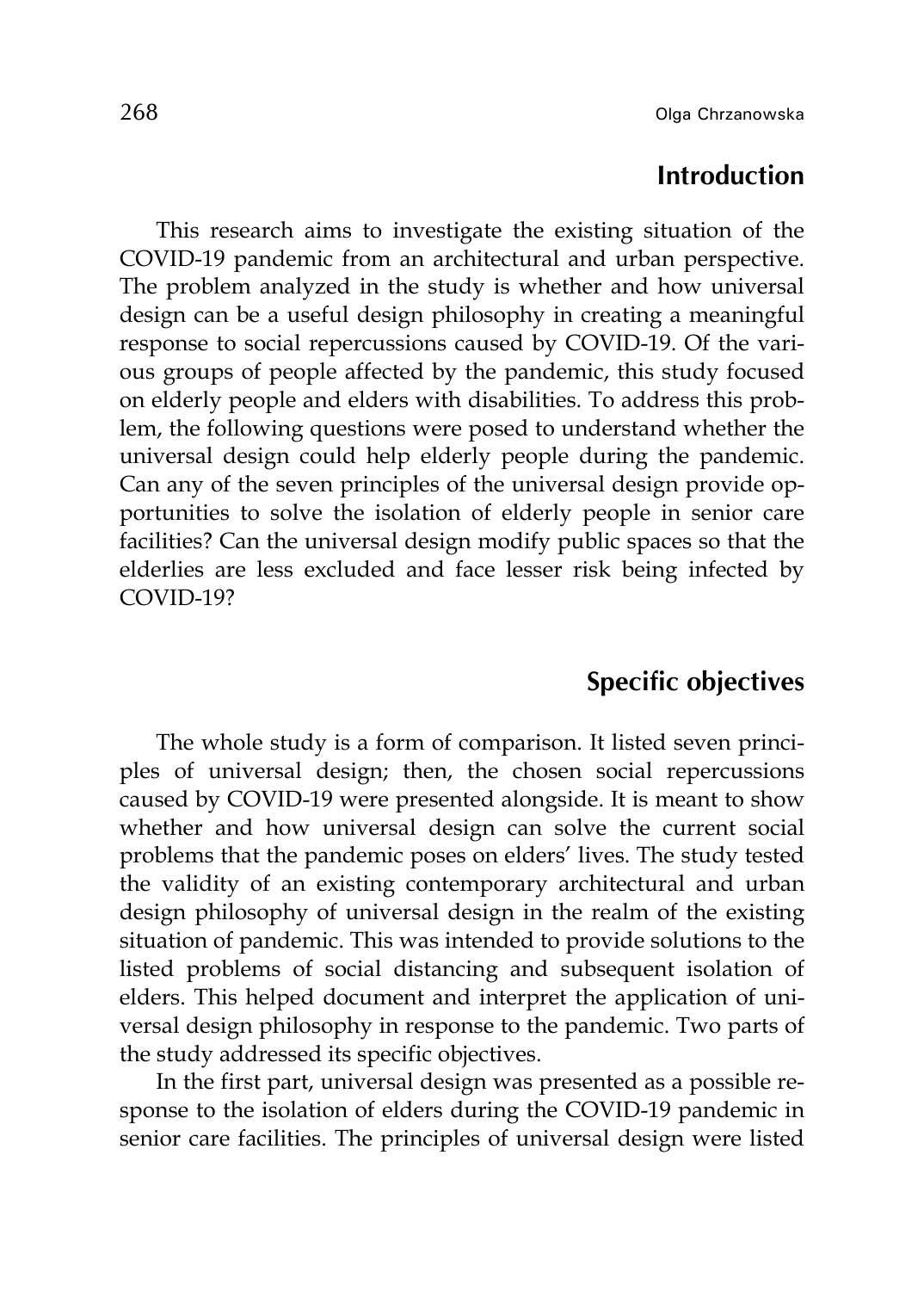and commented on. Subsequently, the study checked which of the seven universal design principles could help elderly people and elders with disabilities feel less isolated during the pandemic. The report considered as an example was the American Institute of Architects' (AIA) *Strategies for Senior Living Communities*. Finally, the principles of universal design that best address elders in senior living communities during the pandemic are listed.

The second part of the paper consists of the interview with accessibility in architecture expert Stanis Smith. The question posed was whether universal design can help reduce COVID-19 infections among elders in public spaces. Universal design principles and their utterances in architecture were presented and compared to the AIA's report suggestions.

# **Background and hypothesis**

Aging is an alarming issue across the globe. "People worldwide are living longer. Today, for the first time in history, most people can expect to live in their sixties and beyond. By 2050, the world's population aged 60 years and older is expected to total 2 billion, up from 900 million in 2015".1 Thus, research on various aspects of the life of elders is important—their number is growing. When the structure of age in the whole population shifts, it generates consequences in all aspects of life. Eventually, many of us at some point in our lives will experience the aging consequences, maybe even in the form of a disability or will live with someone who becomes disabled.

Even prior to the pandemic, according to World Health Organization (WHO) data "there is, however, little evidence to suggest that older people today are experiencing their later years in better health than their parents. While rates of severe disability have declined in

<sup>1</sup> https://www.who.int/news-room/fact-sheets/detail/ageing-and-health [27.11.2020].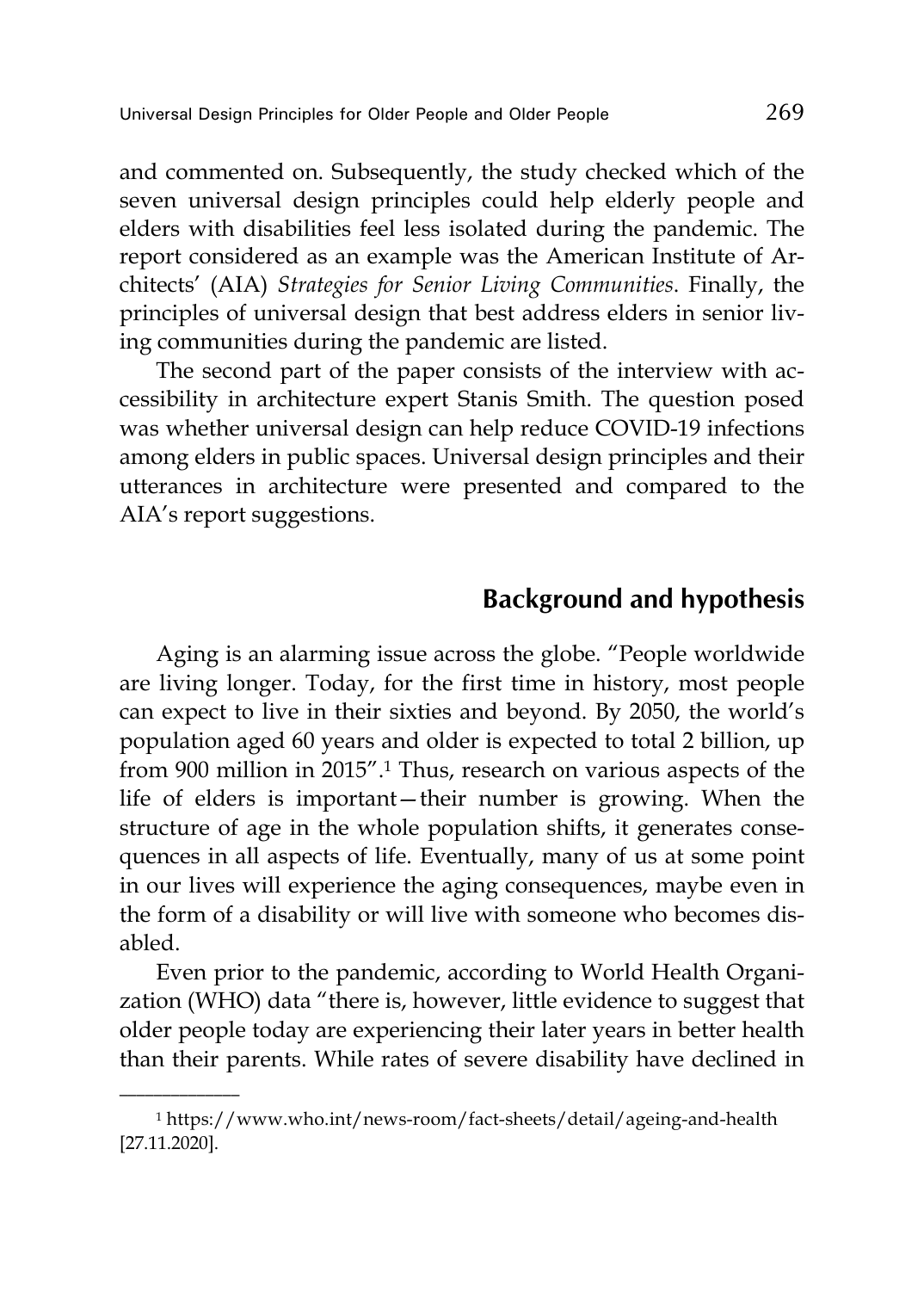high-income countries over the past 30 years, there has been no significant change in mild to moderate disability over the same period. If people can experience these extra years of life in good health and if they live in a supportive environment, their ability to do the things they value will be little different from that of a younger person. If these added years are dominated by declines in physical and mental capacity, the implications for older people and for society are more negative".2

The issue studied here was the isolation of elders because of health risks due to COVID-19. As of October 2020, many countries around the world recommended seniors to stay at home and limit their exposure to other people who could possibly be infected. These recommendations and restrictions differed statewide, and they changed in time according to the number of COVID-19 cases and casualties.

The restrictions and recommendations imposed were a form of structural isolation, which means it is an objective limitation of faceto-face social contact. "Social isolation (the objective state of having few social relationships or infrequent social contact with others) and loneliness (a subjective feeling of being isolated) are serious yet underappreciated public health risks that affect a significant portion of the older adult population".3 "People who are 50 years of age or older are more likely to experience many of the risk factors that can cause or exacerbate social isolation or loneliness, such as living alone, the loss of family or friends, chronic illness, and sensory impairments".4

<sup>2</sup> https://www.who.int/news-room/fact-sheets/detail/ageing-and-health

<sup>3</sup> *Social Isolation and Loneliness in Older Adults: Opportunities for the Health Care System*, "National Academies of Sciences, Engineering, and Medicine. Consensus Study Report", The National Academies Press, Washington, DC 2020, p. 1, https:// www.nap.edu/catalog/25663/social-isolation-and-loneliness-in-older-adults-oppor tunities-for-the [27.11.2020].

<sup>4</sup> *Social Isolation and Loneliness in Older Adults: Opportunities for the Health Care System*, "National Academies of Sciences, Engineering, and Medicine. Consensus Study Report", The National Academies Press, Washington, DC 2020, p. 1, https:// www.nap.edu/catalog/25663/social-isolation-and-loneliness-in-older-adults-oppor tunities-for-the [27.11.2020].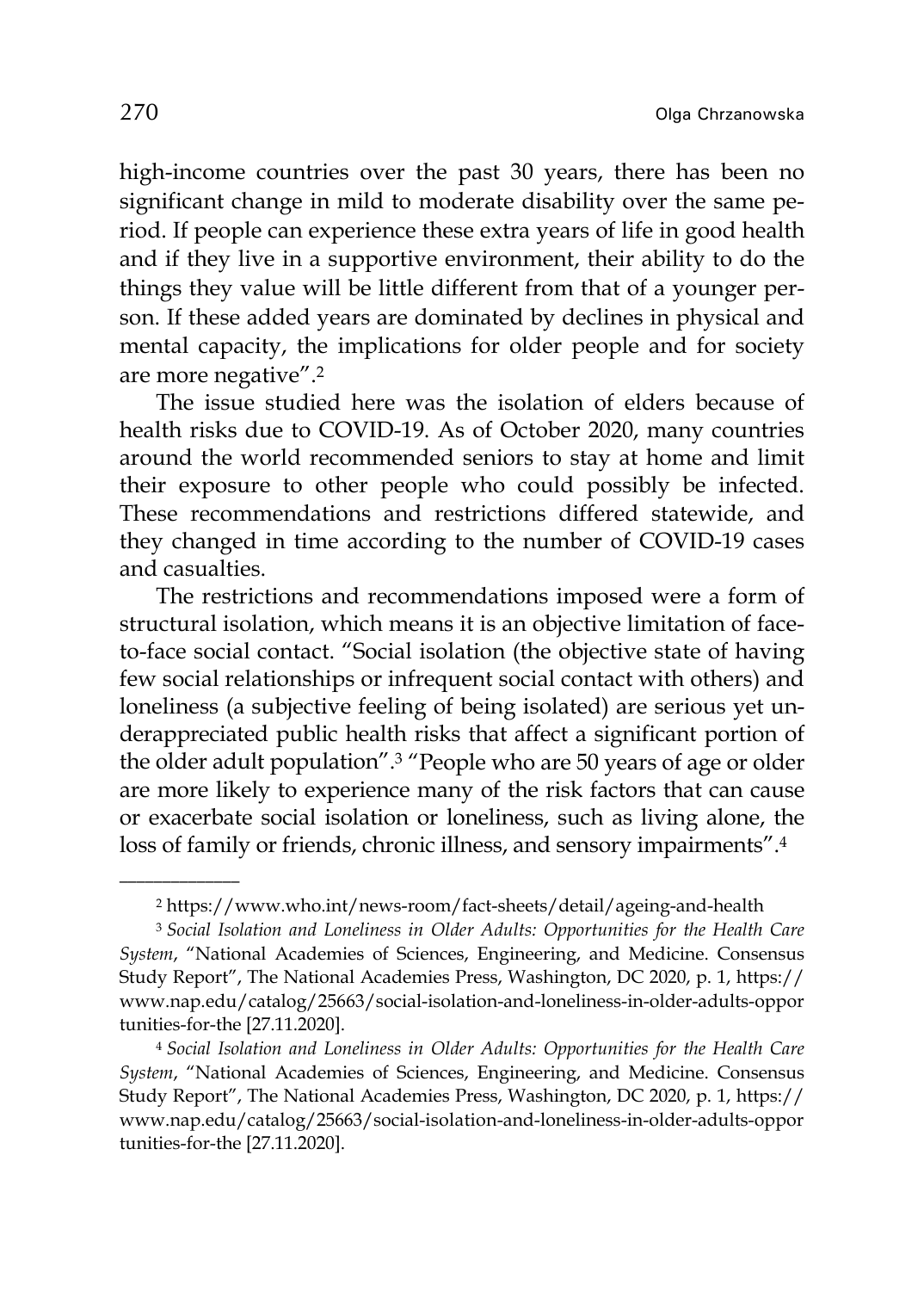$\overline{\phantom{a}}$  , where  $\overline{\phantom{a}}$ 

"Research indicates that social isolation and loneliness increase the risk of mental disorders, but less is known about the distinct contributions of different aspects of isolation".5 "Social network structure and function are strongly intertwined with anxiety and depression symptoms in the general population of older adults. Public health initiatives could reduce perceived isolation by facilitating social network integration and participation in community activities, thereby protecting against the development of affective disorders".6

Due to the COVID-19 pandemic, there were restrictions on movement, sheltering in place orders, and other legal and advisory rules that imposed isolation on society. One of the features of isolation is less frequent social interaction. Less frequent social interaction is linked with social disconnectedness, perceived isolation, depression, and anxiety.<sup>7</sup> Therefore, in the reports of WHO<sup>8</sup> and AIA<sup>9</sup>

<sup>5</sup> Z.I. Santini, P.E. Jose, E.Y. Cornwell, A. Koyanagi, L. Nielsen, C. Hinrichsen, C. Meilstrup, K.R. Madsen, V. Koushede, *Social disconnectedness, perceived isolation, and symptoms of depression and anxiety among older Americans (NSHAP): a longitudinal mediation analysis*, "Lancet Public Health", Elsevier, London 2020, pp. 62–70, 27.11.2020.

<sup>6</sup> Z.I. Santini, P.E. Jose, E.Y. Cornwell, A. Koyanagi, L. Nielsen, C. Hinrichsen, C. Meilstrup, K.R. Madsen, V. Koushede, *Social disconnectedness, perceived isolation, and symptoms of depression and anxiety among older Americans (NSHAP): a longitudinal mediation analysis*, "Lancet Public Health", Elsevier, London 2020, pp. 62–70, 27.11.2020.

<sup>7</sup> Z.I. Santini, P.E. Jose, E.Y. Cornwell, A. Koyanagi, L. Nielsen, C. Hinrichsen, C. Meilstrup, K.R. Madsen, V. Koushede, *Social disconnectedness, perceived isolation,*  and symptoms of depression and anxiety among older Americans (NSHAP): a longitudinal *mediation analysis*, "Lancet Public Health", Elsevier, London 2020, pp. 62–70, 27.11.2020.

<sup>8</sup> *Guidance on Covid-19 for the care of older people and people living in long-term care facilities, other non-acute care facilities and home care updated 23 July 2020*, "Institutional Repository for Information Sharing", World Health Organization. Regional Office for the Western Pacific, Manila 2020, https://iris.wpro.who.int/bitstream/handle/ 10665.1/14500/COVID-19-emergency-guidance-ageing-eng.pdf [27.11.2020].

<sup>9</sup> *Strategies for Senior Living Communities,* The American Institute of Architects, Washington DC 2020, http://content.aia.org/sites/default/files/2020-06/AIA\_CO VID-19-Building-Type-Report-Senior-Living\_2020-0629.pdf [27.11.2020].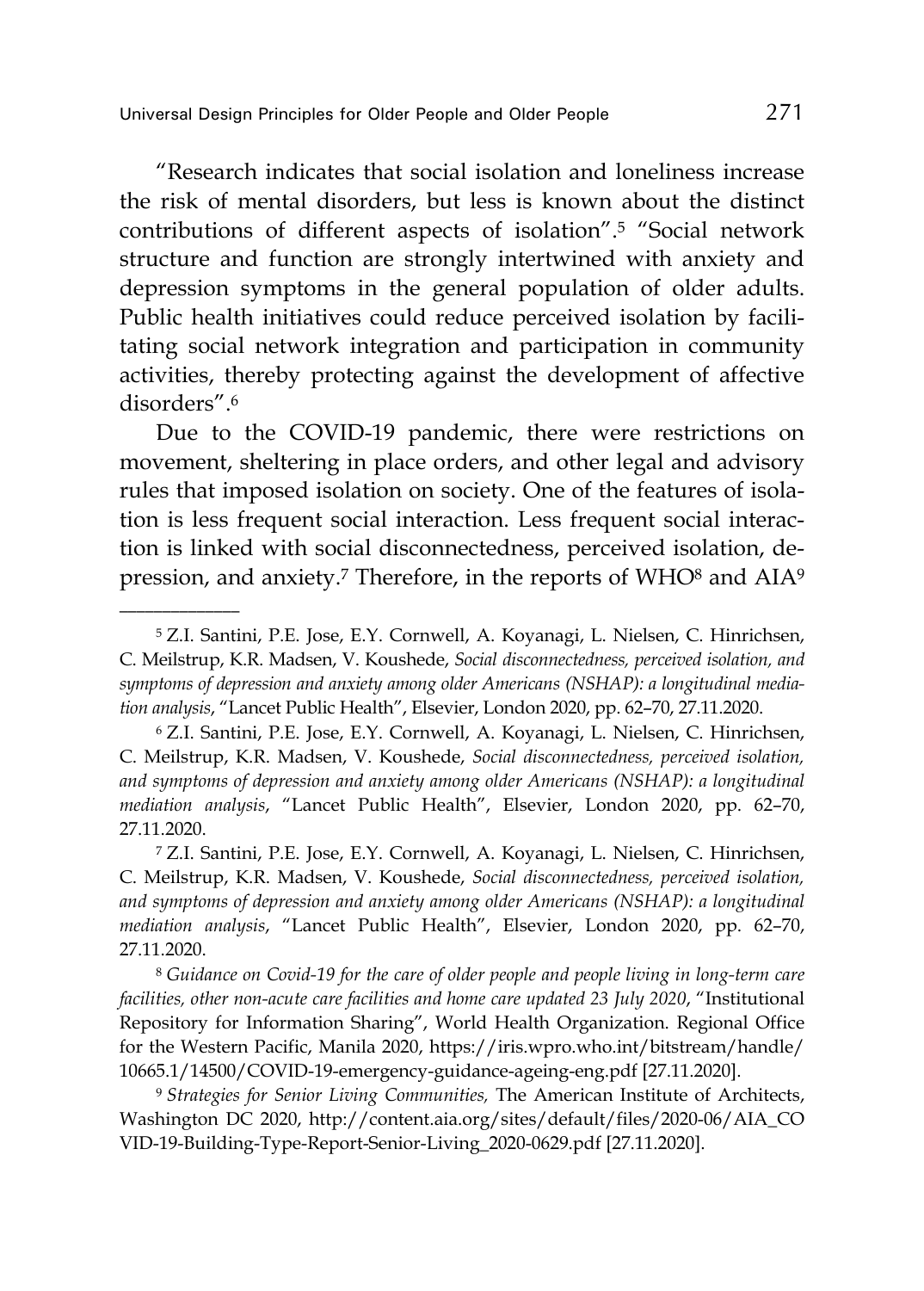on the COVID-19 response in relation to older adults, two major topics were taken into consideration: reducing infections and solving the issue of isolation. In both cases, the organizational recommendations were based on various types of actions. There were suggestions for creating a supportive environment for introducing elders to high-tech equipment for connection, and there were ideas on reshaping activities and creating new forms of social intervention. There were also architectural and design suggestions.

One of the things WHO suggested in their report was to "avoid stereotyping older people as frail and vulnerable".10 Individual needs of elders and elders with disabilities are important to take into consideration and generalizing is working against that. Stanis Smith of the Rick Hansen Foundation certifying accessibility in the build environment, suggested the ability to navigate one's environment and dealing with basic needs in the most dignified way possible and needing the least amount of assistance was a fundamental objective of universal design. The universal design idea relies on concrete changes in the environment, not an ad hoc social intervention. Creating an age- and disability-friendly physical environment is an important step in both preparing for future crises and dealing with the current one. This study focuses on the architectural and urban aspects of physical space. Identifying the strain of architecture that could help in this pandemic is considered a vital part in creating a multi-sector response to the crisis that we face. The hypothesis tested in this study was that the more widespread implementation of universal design in architecture and urban planning can solve for the problem of isolation of the elderly caused by the COVID-19 pandemic.

<sup>10</sup> *Guidance on Covid-19 for the care of older people and people living in long-term care facilities, other non-acute care facilities and home care updated 23 July 2020*, "Institutional Repository for Information Sharing", World Health Organization. Regional Office for the Western Pacific, Manila 2020, https://iris.wpro.who.int/bitstream/handle/ 10665.1/14500/COVID-19-emergency-guidance-ageing-eng.pdf [27.11.2020].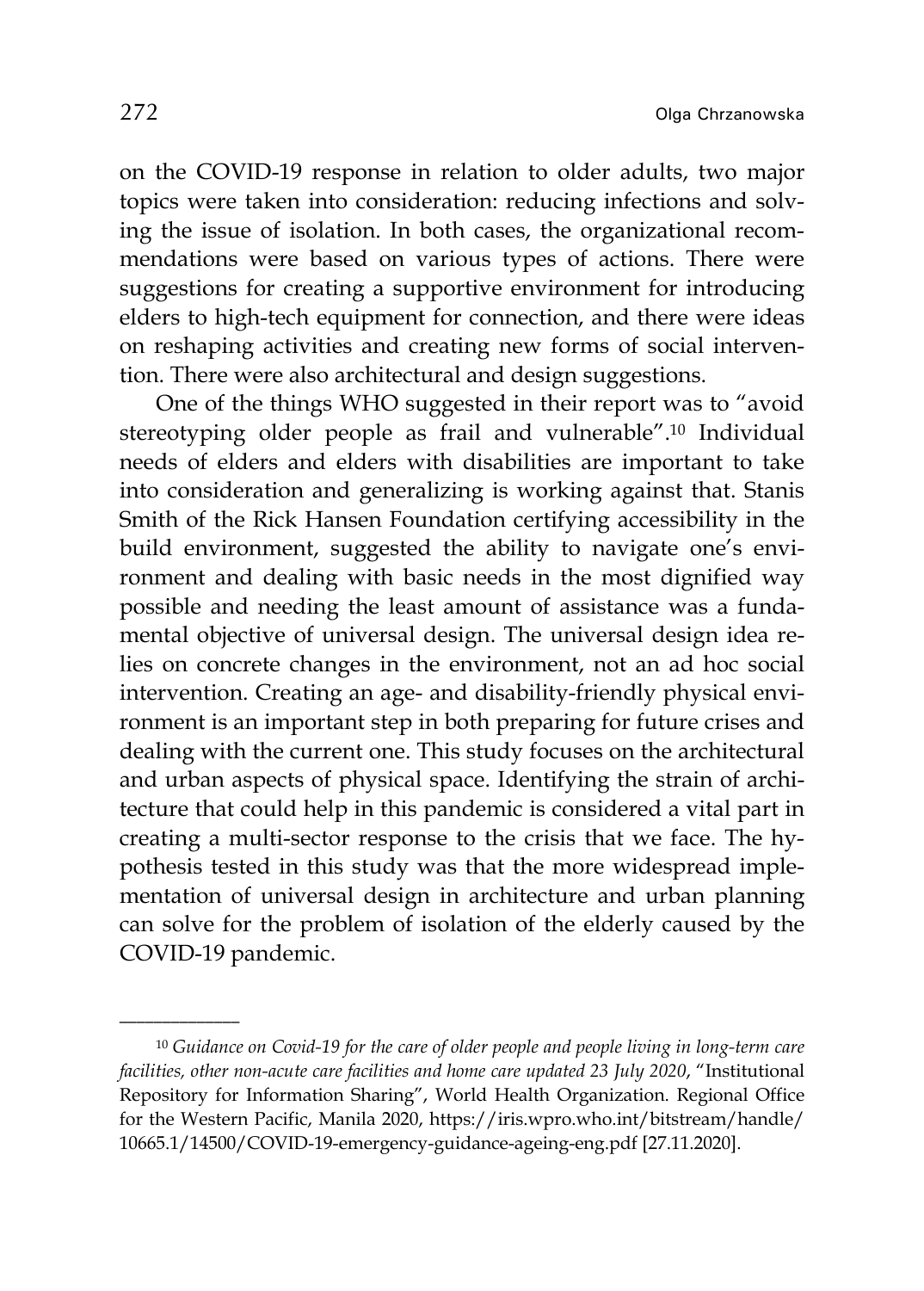# **Methods and Data**

In this study, qualitative research methods were used. The first was a documentative research with a focus on literature review and policy research aimed at defining current responses to the COVID-19 pandemic. Second, this study presents literal quotations from expert interviews showing the technical, process, and interpretative knowledge of the subject of universal design in relation to the pandemic. "Especially in the exploratory phase of a project, interviewing experts is regarded as more efficient and concentrated method of generating data than, for instance, participatory observation".11

The reason for choosing these methods was the scope of the research. COVID-19 as a novel problem has generated, to date, only limited literature concerning its topic. Even less literature addressed the rapid responses to the social crisis we face today as the pandemic unfolds. As of October 2020, no monograph on the social consequences of this pandemic in the field of architecture has yet been written. The rapid responses in the form of journal articles and institutional reports were being prepared and implemented just as this paper was being written. The key gray literature material chosen for this study was the American Institute of Architects' (AIA) *Strategies for Senior Living Communities*.

Therefore, this study used gray literature produced by organizations concerning governance. It "typically includes both policy documents of a traditional form and reports on research done in relation to the issue. The policy documents outline rationales and the present proposal. They can be regarded as traditional primary sources".12 Additionally, in this situation, access to knowledgeable experts in the field of universal design in architecture and a chair of

<sup>11</sup> A. Bogner, B. Littig, W. Menz, *Generating Qualitative Data with Experts and Elite, "*The SAGE Handbook of Qualitative Data Collection", SAGE Publications, New York 2018, p. 655.

<sup>12</sup> D. Byrne, *Reviewing the Literature: What Is Grey Literature?*, "Project Planner, SAGE Research Methods", SAGE Publishing, New York 2017.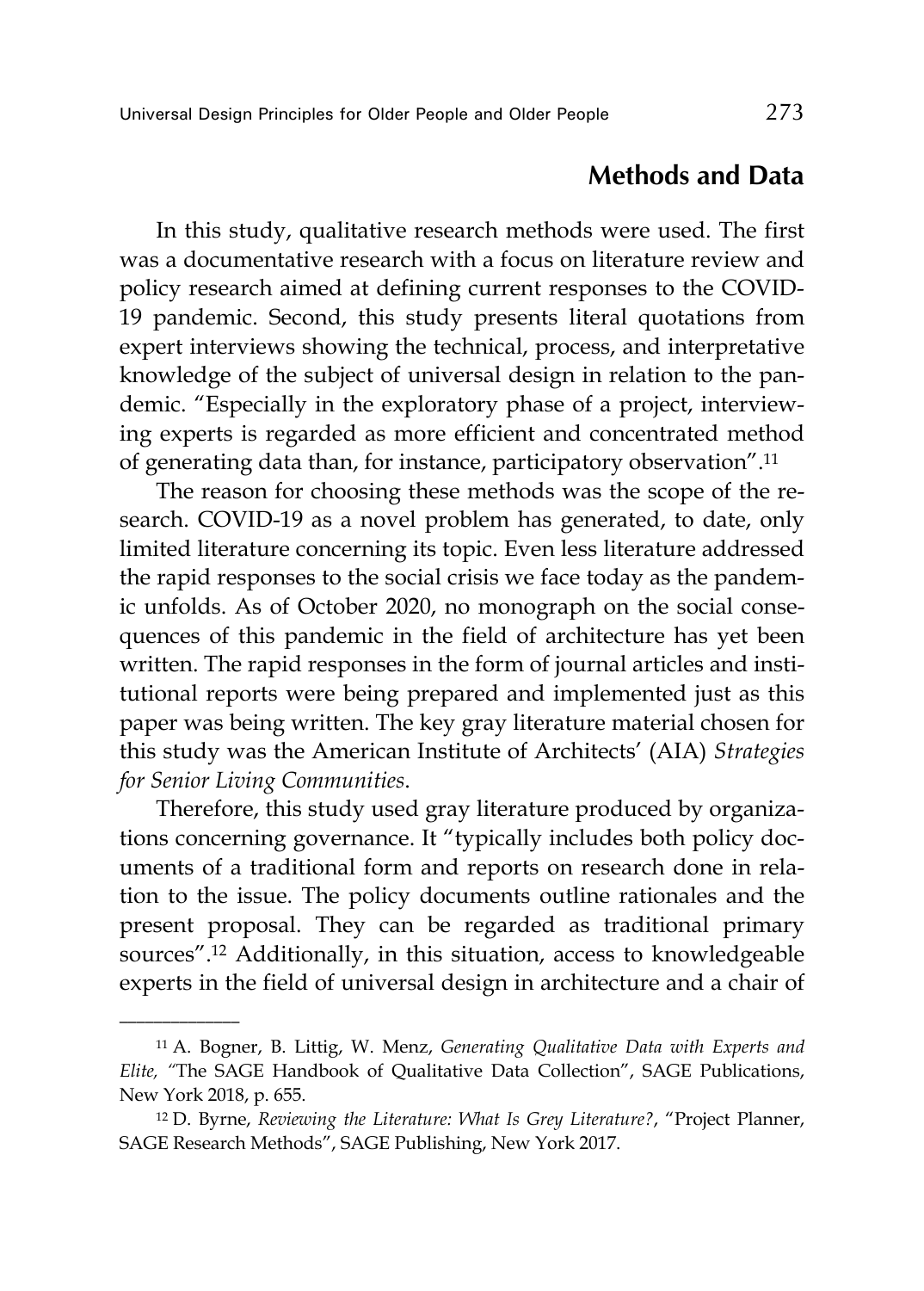organization that provides assessment for accessible sites and buildings is a vital part of the research. The expert chosen for this study was the architect Stanis Smith, a Board member of the Rick Hansen Foundation (RHF), which certifies accessibility of buildings and sites and provides other forms of engagement and innovative solutions for people with disabilities. The Foundation established in 1988 "is a registered Canadian charity (…) that creates and delivers innovative solutions that lead to a global movement to remove barriers and liberate the potential of people with disabilities".13

Stanis Smith is a consultant and advisor for various initiatives, one of them being a universal design. Apart from that, Stanis Smith has over 35 years of experience as a corporate executive and architect. He was a leader at Stantec, an international professional services company in the design and consulting industry, including Executive VP for Stantec's Buildings Group, leader of Stantec's Airport Group, and Executive VP for Creativity and Innovation. His expertise in innovation, design, and accessibility as well as leadership, experience in architecture, and current position in RHF made him suitable for providing technical, process, and interpretative knowledge about universal design in relation to the COVID-19 pandemic.

The interview was conducted on November 4th, 2020, at Vancouver, British Columbia, Canada through zoom call with video and audio recording. The interview format was an online face-toface conversation structured around questions that the interviewee got earlier. The length of the interview was about 45 minutes, and the interviewee provided written brief answers to the questions and included additional material in the form of a slide showing presentation and links to additional reports and documents. The audio of an interview was transcribed by an interviewer and later reviewed by an interviewee to supplement the inaudible parts, edits in grammar, and clarification of meaning.

<sup>13</sup> https://www.rickhansen.com/about-us/faq [27.11.2020].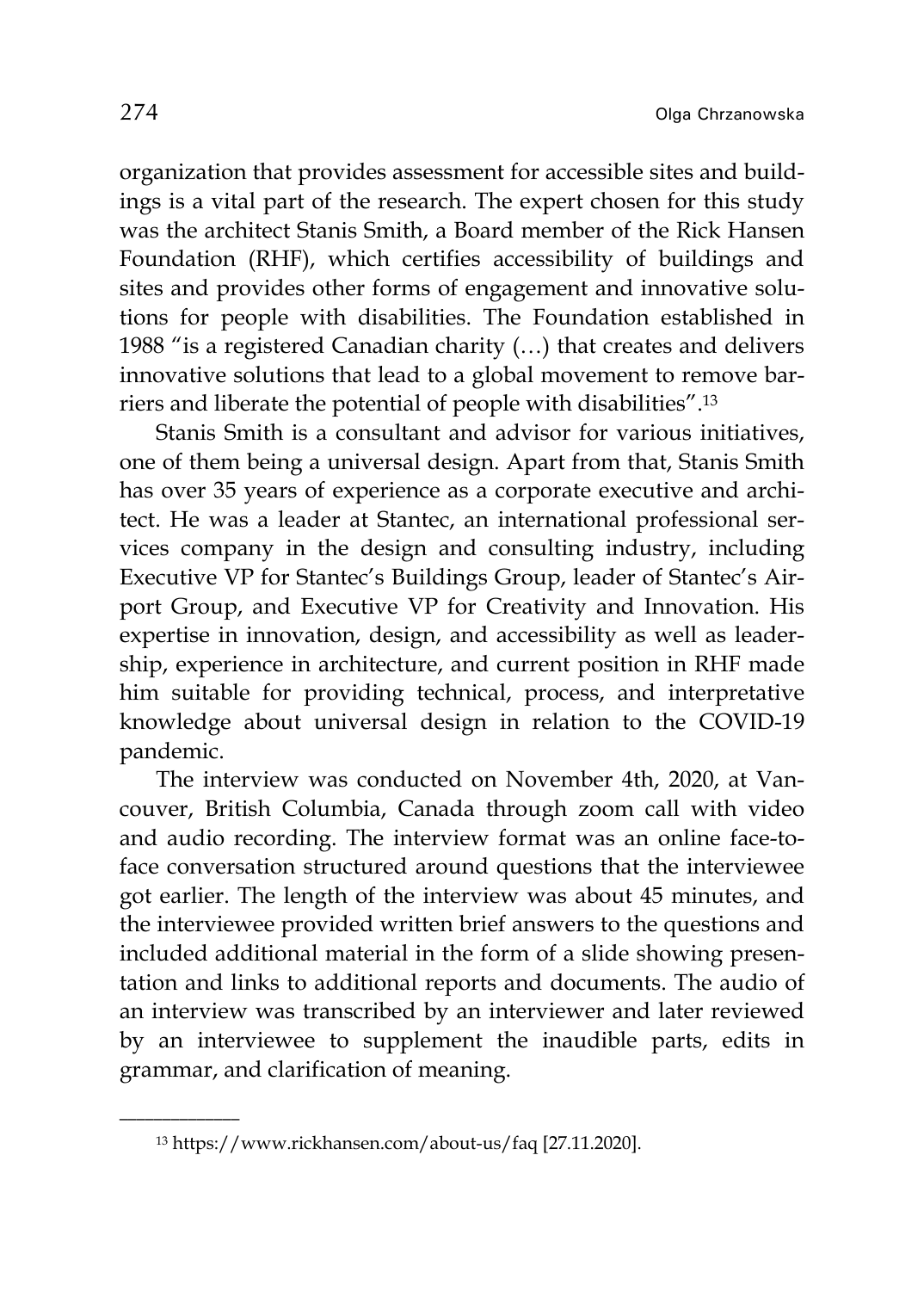#### **Results**

#### **Seven Principles of Universal Design and Recommendations from AIA's Report**

United Nations (UN) in their Convention on the Rights of Persons with Disabilities presented the definition of universal design as follows "'Universal design' means the design of products, environments, programmes and services to be usable by all people, to the greatest extent possible, without the need for adaptation or specialized design. 'Universal design' shall not exclude assistive devices for particular groups of persons with disabilities where this is needed".14 Then, the UN Convention in Article 3 of General principles stated "The principles of the present Convention shall be: (a) Respect for inherent dignity, individual autonomy including the freedom to make one's own choices, and independence of persons; (b) Non-discrimination; (c) Full and effective participation and inclusion in society; (d) Respect for difference and acceptance of persons with disabilities as part of human diversity and humanity; (e) Equality of opportunity;  $(...)^{n}$ .<sup>15</sup>

Architect Ronald Lawrence Mace pioneered the universal design concept by helping develop an accessible building code in North Carolina in 1973. His history was entwined with one of the previous epidemics that occurred in the twentieth century. He happened to be a polio victim at the age of nine and used a wheelchair since.16 Mace also created the Center for Accessible Housing (later

<sup>14</sup> *Convention on the Rights of Persons with Disabilities and Optional Protocol,* United Nations, New York 2006, p. 4, https://www.un.org/disabilities/documents/con vention/convoptprot-e.pdf [27.11.2020].

<sup>15</sup> *Convention on the Rights of Persons with Disabilities and Optional Protocol,* United Nations, New York 2006, p. 5, https://www.un.org/disabilities/documents/con vention/convoptprot-e.pdf [27.11.2020].

<sup>16</sup> W. Saxon, *R*. *L*. *Mace, Designer of Buildings Accessible to All, "*New York Times", New York 13 July 1998, https://www.nytimes.com/1998/07/13/us/ronald-l-mace-58-designer-of-buildings-accessible-to-all.html [27.11.2020].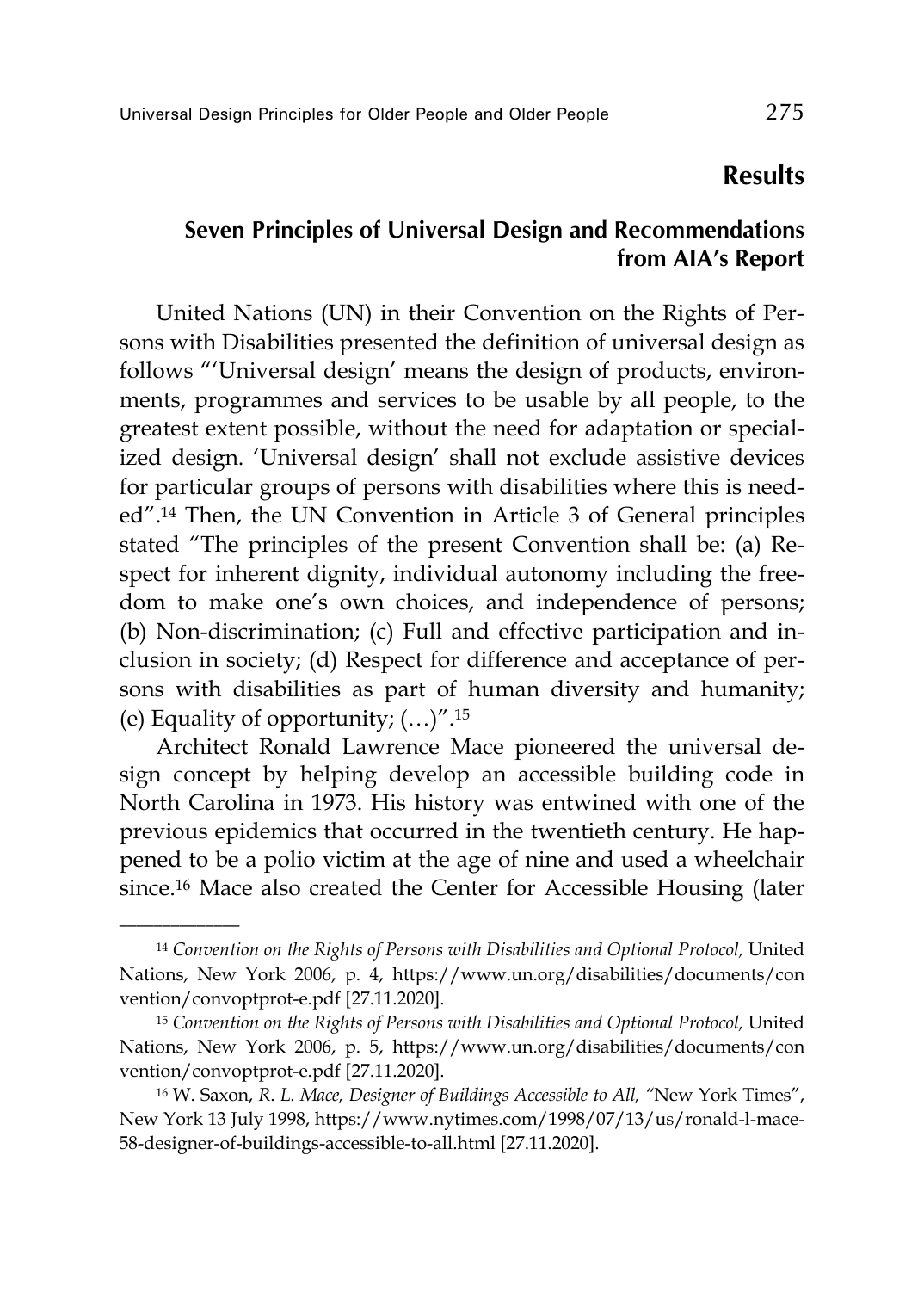Center for Universal Design in North Carolina State) and was a president of Barrier Free Environments Inc., a consulting company that offered help in making buildings accessible.17 The universal design principles mentioned earlier are a set of seven basic rules listed by the Center for Universal Design (CUD) at North Carolina State University in 1997. These rules were formulated by Bettye Rose Cornell, Mike Jones, Ronald Mace, Jim Mueller, Abir Mullick, Elaine Ostroff, Jon Stanford, Ed Steinfeld, Molly Story, and Gregg Vanderheiden. Seven principles address the architectural and urban environment as well as other forms of interaction with designed entities. Here are the principles with examples provided by Sheryl Burgstahler.

- 1. **"Equitable use**. The design is useful and marketable to people with diverse abilities. For example, a website that is designed to be accessible to everyone, including people who are blind and use screen reader technology, employs this principle.
- 2. **Flexibility in use**. The design accommodates a wide range of individual preferences and abilities. An example is a museum that allows visitors to choose to read or listen to the description of the contents of a display case.
- 3. **Simple and intuitive**. Use of the design is easy to understand, regardless of the user's experience, knowledge, language skills, or current concentration level. Science lab equipment with clear and intuitive control buttons is an example of an application of this principle.
- 4. **Perceptible information**. The design communicates necessary information effectively to the user, regardless of ambient conditions or the user's sensory abilities. An example of this principle is captioned television programming projected in a noisy sports bar.
- 5. **Tolerance for error**. The design minimizes hazards and adverse consequences of accidental or unintended actions. An ex-

<sup>17</sup> W. Saxon, *R*. *L*. *Mace, Designer of Buildings Accessible to All, "*New York Times", New York 13 July, 1998, https://www.nytimes.com/1998/07/13/us/ ronald-l-mace-58-designer-of-buildings-accessible-to-all.html [27.11.2020].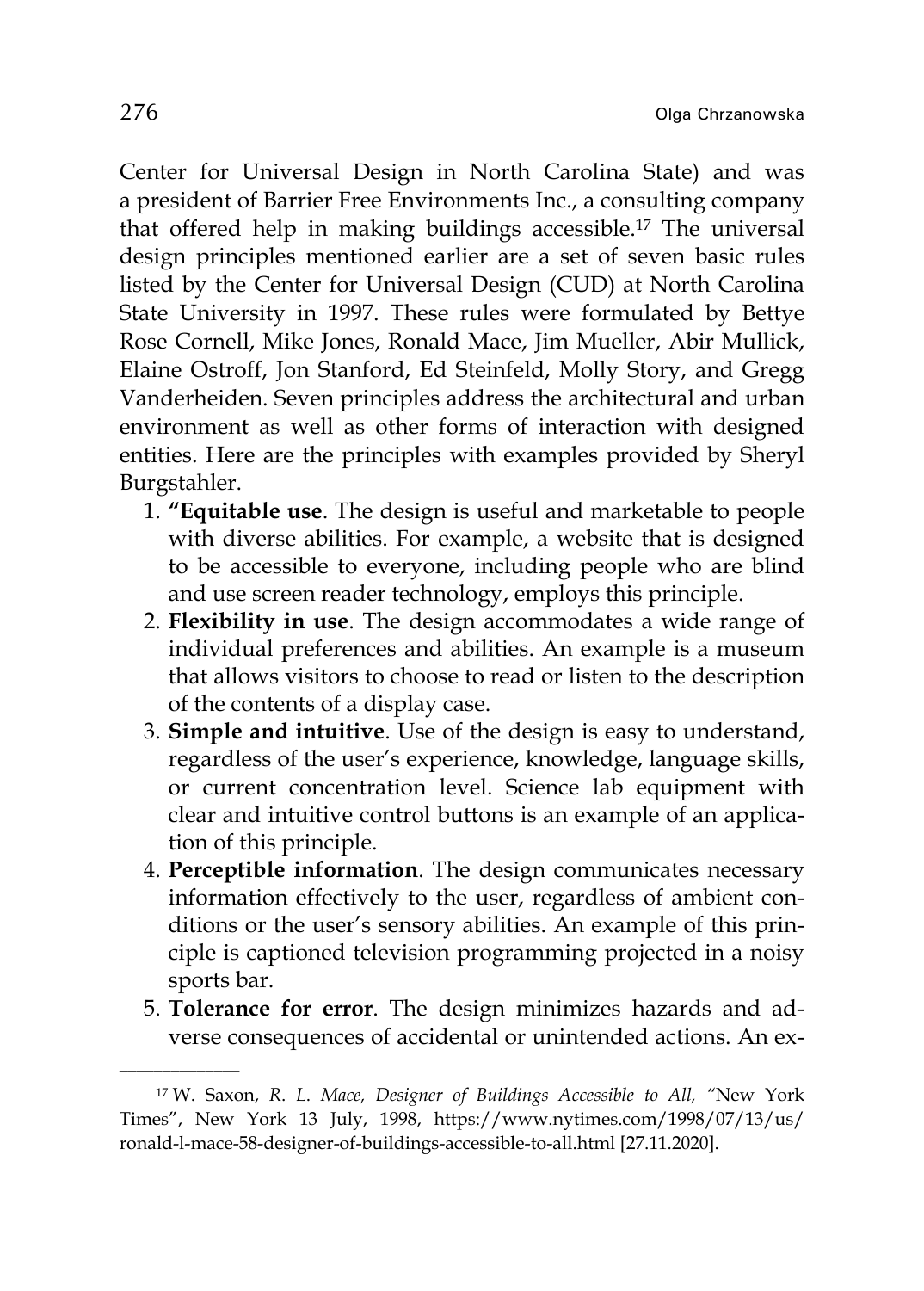ample of a product applying this principle is software applications that provide guidance when the user makes an inappropriate selection.

- 6. **Low physical effort**. The design can be used efficiently, comfortably, and with minimum fatigue. Doors that open automatically for people with a wide variety of physical characteristics demonstrate the application of this principle.
- 7. **Size and space for approach and use**. Appropriate size and space are provided for approach, reach, manipulation, and use regardless of the user's body size, posture, or mobility. A flexible work area designed for use by employees who are left- or right-handed and have a variety of other physical characteristics and abilities is an example of applying this principle".18

The report of the American Institute of Architects' (AIA) *Strategies for Senior Living Communities* was one of the latest publications prepared by the AIA's Design For Aging Knowledge Community. It was part of the AIA's *COVID-19 emerging research and public health data*. The Design For Aging (DFA) mission is "to foster design innovation and disseminate knowledge necessary to enhance the built environment and quality of life for an aging society. This includes relevant research on characteristics, planning, and costs associated with innovative design for aging. In addition, DFA provides outcome data on the value of these design solutions and environments" 19

In the *Strategies for Senior Living Communities*, the authors emphasized the hazards of isolation of elders. "Long periods of isolation among residents sheltering-in-place, in a restricted access area, or deprived of something as small as having their hand held or the embrace of a grandchild can negatively impact mental health and,

<sup>18</sup> S. Burgstahler, *Universal Design: Process, Principles, and Applications*, "DO-IT (Disabilities, Opportunities, Internetworking, and Technology)", University of Washington, Seattle 2004, http://washington.edu/doit/universal-design-processprinciples-and-applications [27.11.2020].

<sup>19</sup> https://network.aia.org/communities/community-home?communitykey=a 83686b6-4432-4ac2-a3a1-b91a6808a014&tab=groupdetails [27.11.2020].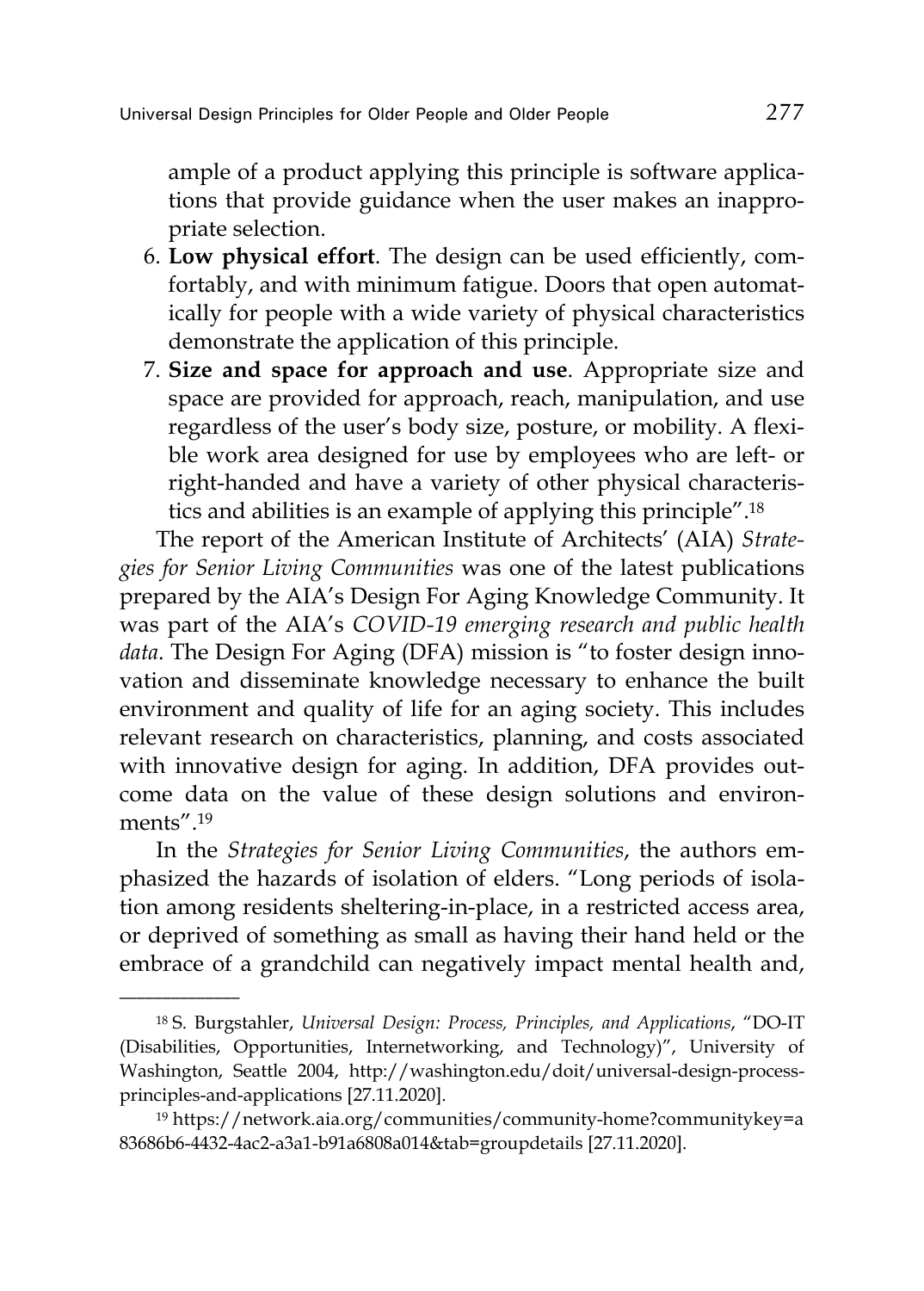by extension, physical well-being. Reduced access to meaningful activities that provide social connection, personal fulfillment, and exercise can degrade one's physical, emotional, and mental well-being".20

The universal design's logic focuses on providing access to include all people in social life despite their various changing needs. Accessibility is one of the main issues addressed by universal design. It is also a problem that people with disabilities and people with disabilities because of old age face in their everyday lives. In Eric Emerson's research conducted in August 2020 on the loneliness of working adults with disability21, there was an insight into this problem. The study's aim was "for a nationally representative sample of adults (age 16–64) with/without disability, to examine exposure to three indicators of low social connectedness (loneliness, low perceived social support, social isolation), and to evaluate the association between low social connectedness and wellbeing. To test whether disability status moderated the relationship between low social connectedness and wellbeing".22 The study showed that "people with disabilities experienced loneliness, low perceived social support, and social isolation at significantly higher rates than people without disability. Effect sizes were significantly greater for loneliness" 23

22 E. Emerson, N. Fortune, G. Llewellyn, R. Stancliffe, *Loneliness, Social Support, Social Isolation and Wellbeing Among Working Age Adults with and Without Disability: Cross Sectional Study*, "Disability & Health Journal", American Association on Health and Disability, Rockville, MD August 2020.

23 E. Emerson, N. Fortune, G. Llewellyn, R. Stancliffe, *Loneliness, Social Support, Social Isolation and Wellbeing Among Working Age Adults with and Without Disability: Cross Sectional Study*, "Disability & Health Journal", American Association on Health and Disability, Rockville, MD August 2020.

<sup>20</sup> *Strategies for Senior Living Communities,* The American Institute of Architects, Washington DC 2020, http://content.aia.org/sites/default/files/2020-06/AIA\_CO VID-19-Building-Type-Report-Senior-Living\_2020-0629.pdf [27.11.2020].

<sup>21</sup> E. Emerson, N. Fortune, G. Llewellyn, R. Stancliffe, *Loneliness, Social Support, Social Isolation and Wellbeing Among Working Age Adults with and Without Disability: Cross Sectional Study*, "Disability & Health Journal", American Association on Health and Disability, Rockville, MD August 2020.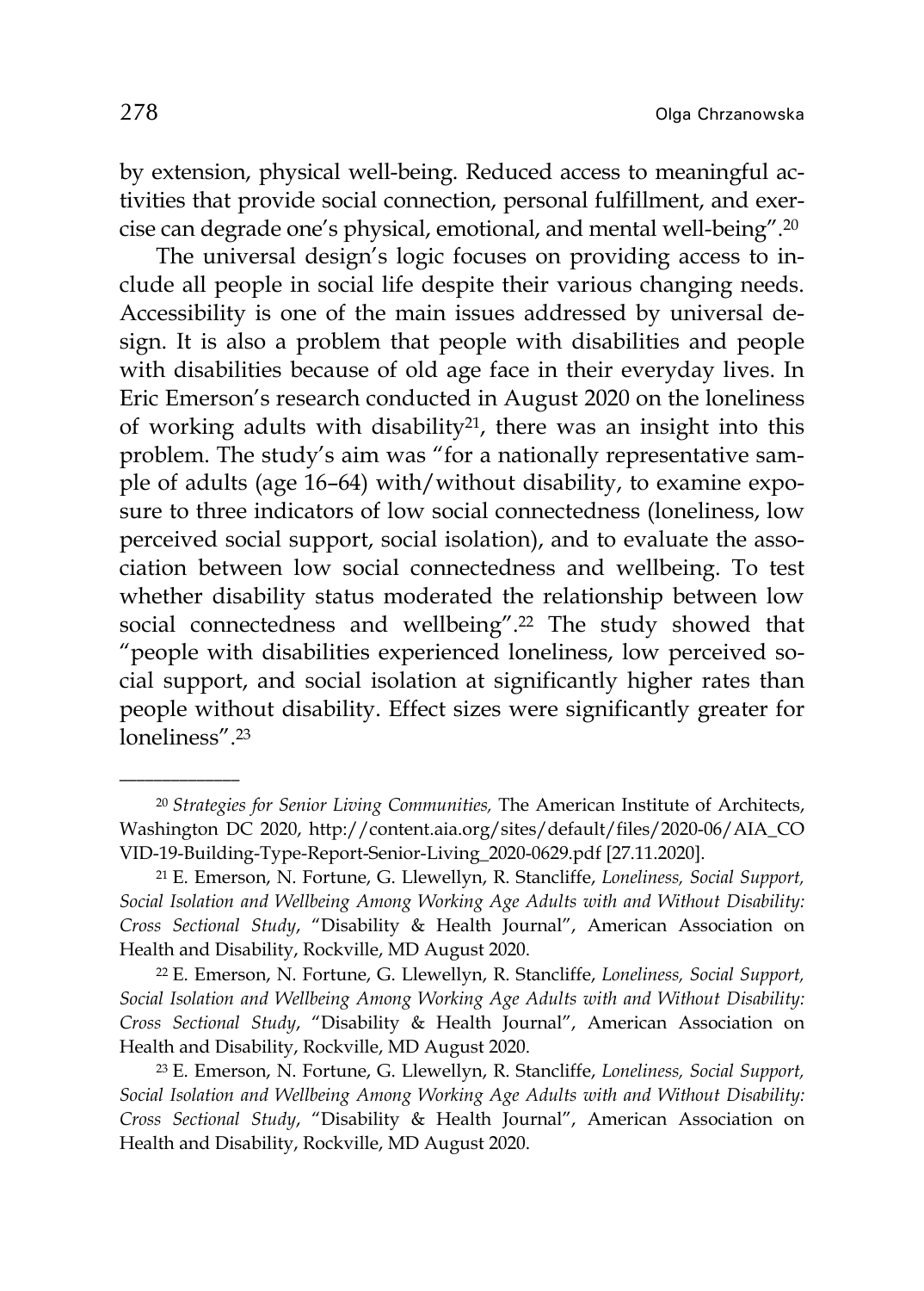The role of the design of the environment in social inclusion is not overlooked. "Design that does not cater for a diverse range of ages, abilities and cultures restricts people's access to, and use of, domestic or public premises. Universal design is an approach that acknowledges diversity of populations and encourages designers to create objects and places that are usable by the greatest majority of users".24 In the Preamble of the UN Convention on the Rights of Persons with Disabilities there as point made on (v) Recognizing the importance of accessibility to the physical, social, economic and cultural environment, to health and education and to information and communication, in enabling persons with disabilities to fully enjoy all human rights and fundamental freedoms (…).

Inclusion in build environment is also stated in Article 9 on Accessibility "1. To enable persons with disabilities to live independently and participate fully in all aspects of life, States Parties shall take appropriate measures to ensure to persons with disabilities access, on an equal basis with others, to the physical environment, to transportation, to information and communications, including information and communications technologies and systems, and to other facilities and services open or provided to the public, both in urban and in rural areas. These measures, which shall include the identification and elimination of obstacles and barriers to accessibility, shall apply to, inter alia: (a) Buildings, roads, transportation and other indoor and outdoor facilities, including schools, housing, medical facilities and workplaces; (…)".25

The AIA's report provided possible strategies to reduce the additional isolation that is now a consequence of COVID-19 infection in elderly care facilities. Many of the suggestions were of use in

<sup>24</sup> V. Watchorn, H. Larkin, D. Hitch, S. Ang, *Promoting Participation Through the Universal Design of Built Environments: Making It Happen, "*Journal of Social Inclusion"*,* School of Human Services and Social Work, Griffith University p. 87*,* Nathan, QLD 2014.

<sup>25</sup> *Convention on the Rights of Persons with Disabilities and Optional Protocol,* United Nations, New York 2006, p.4, https://www.un.org/disabilities/documents/con vention/convoptprot-e.pdf [27.11.2020].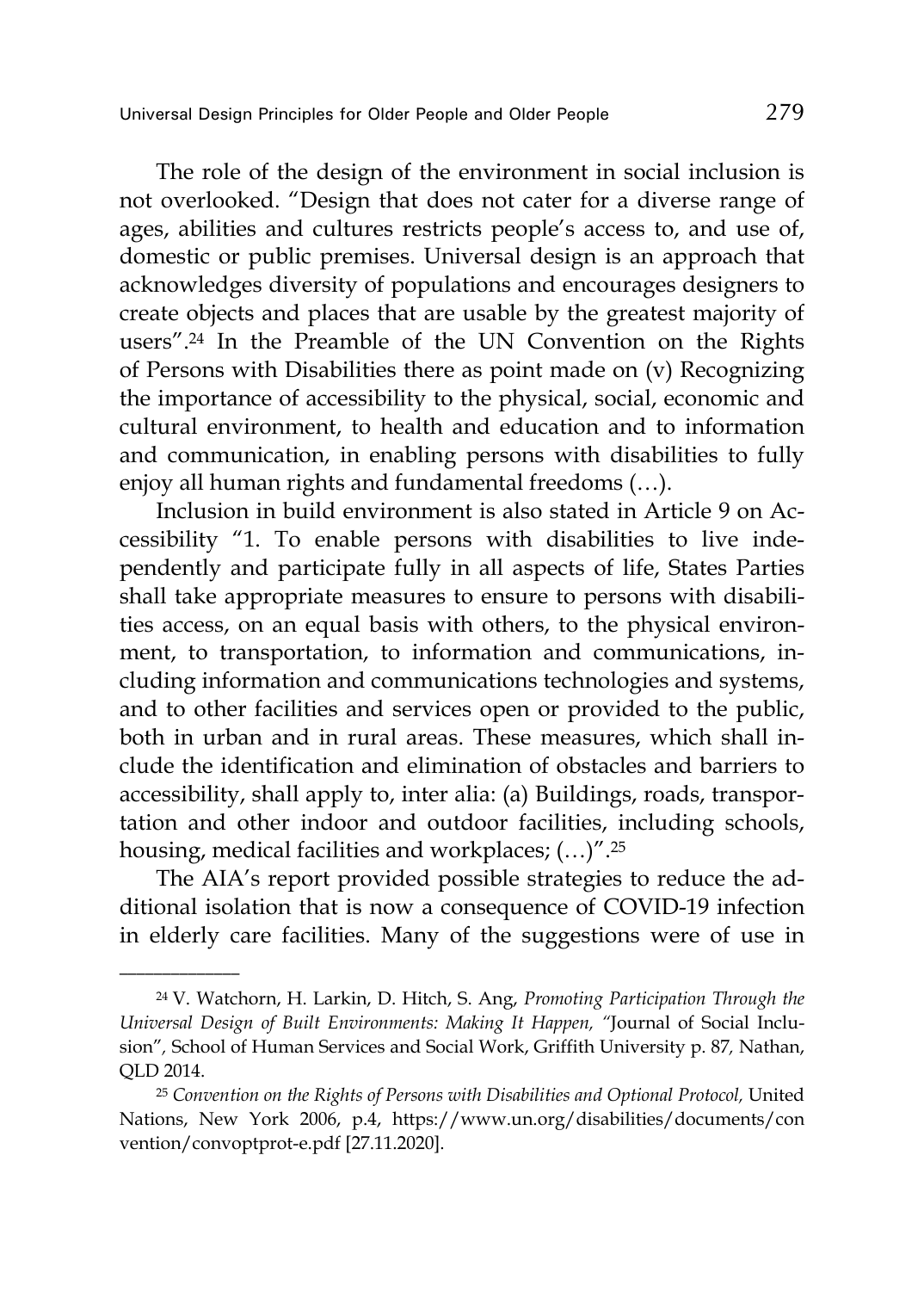housing and public spaces. Among others, there were advices to "Find ways for residents to connect with neighbors, visitors, family, and friends to help them maintain vital emotional and social bonds. Arrange virtual visits on laptops or smartphones. Incorporate testing protocols for prospective visitors and arrange small gatherings in outdoor areas like gazebos or where there are benches. Provide alternatives for meaningful activities that prevent risk. When the communal risk is low enough, seating can be arranged so smallgroup conversations can be heard through masks when physically distanced. Accommodations for the hearing impaired should be made".26

The report also showed examples of tactics to solve isolation and reduce infections in senior living facilities. They suggested small fixes within the way people use existing sites. They mentioned to "Open assembly areas with restricted occupant loads. Provide more exterior activities in limited groups. Control access to areas to limited small groups assigned to each area. Limit areas of public visitation. Add handwashing stations. Provide exterior entrance to some units to limit public access to all residents. Provide in-room dining area for family visitation. Open up wing entrances to limit location of outside visitors. Increase building pets".27

Several of the AIA's recommended strategies for solving isolation of elderly could be achieved at a site when the first, second, and seventh universal design principles were in place, that is, equitable use, flexibility in use, and size and space for approach and use. Arranging, re-arranging, and accommodating the existing space is an example of flexibility and equity of use in the design. This can relate to the changes in the layout of the space itself, as spaces may need to be enlarged, joined, moved, or divided to ensure a safer meeting

<sup>26</sup> *Strategies for Senior Living Communities,* The American Institute of Architects, Washington DC 2020, http://content.aia.org/sites/default/files/2020-06/AIA\_CO VID-19-Building-Type-Report-Senior-Living\_2020-0629.pdf [27.11.2020].

<sup>27</sup> *Strategies for Senior Living Communities,* The American Institute of Architects, Washington DC 2020, http://content.aia.org/sites/default/files/2020-06/AIA\_CO VID-19-Building-Type-Report-Senior-Living\_2020-0629.pdf [27.11.2020].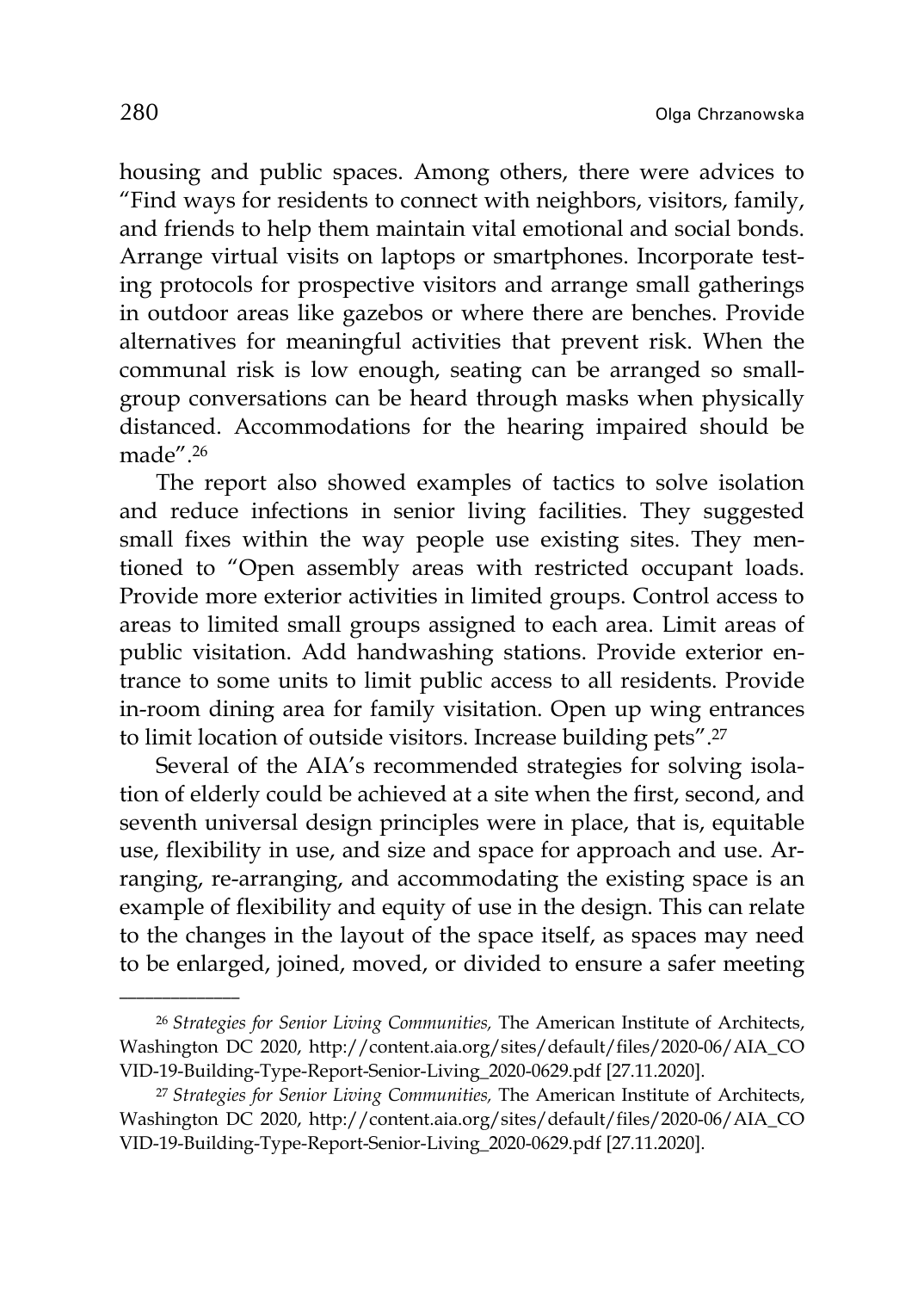environment. Equity is reflected in adaptations for specific needs, such as in the example of physically distanced meetings in masks by adding accommodations for the hearing impaired. Changes introduced to the functioning of the space, such as entering and leaving rooms and modifying other aspects of one's behavior in rooms, require both flexibility of use and size and space for approach and use from the design itself.

There were three universal design principles that could help solve the isolation of elders and elders with disabilities in elderly care facilities, but what about other principles of universal design? Are they of use in sites other than senior care facilities and other scenarios where people enter the public space during the COVID-19 pandemic?

### **Universal design features for reducing infections**

Reducing infections among seniors in elderly care facilities was also considered possible by architectural and design interventions according to the AIA's report. Some of the solutions were closely bounded by the universal design philosophy. For reducing infections, suggestions were "If possible, replace water fountains with touchless water dispensers".28 When entering and leaving common areas, solutions, including sliding doors activated by elbow were encouraged. Grab-and-go items, touchless payment systems, and reducing shared exercise equipment were suggested as ways to control the transmission of COVID-19 by limitation of surface touching.

Touchless solutions for low physical effort in universal design could work for better hygiene in various public spaces. Low physical effort is sixth of the seven universal design principles. The idea

<sup>28</sup> *Strategies for Senior Living Communities,* The American Institute of Architects, Washington DC 2020, http://content.aia.org/sites/default/files/2020-06/AIA\_CO VID-19-Building-Type-Report-Senior-Living\_2020-0629.pdf [27.11.2020].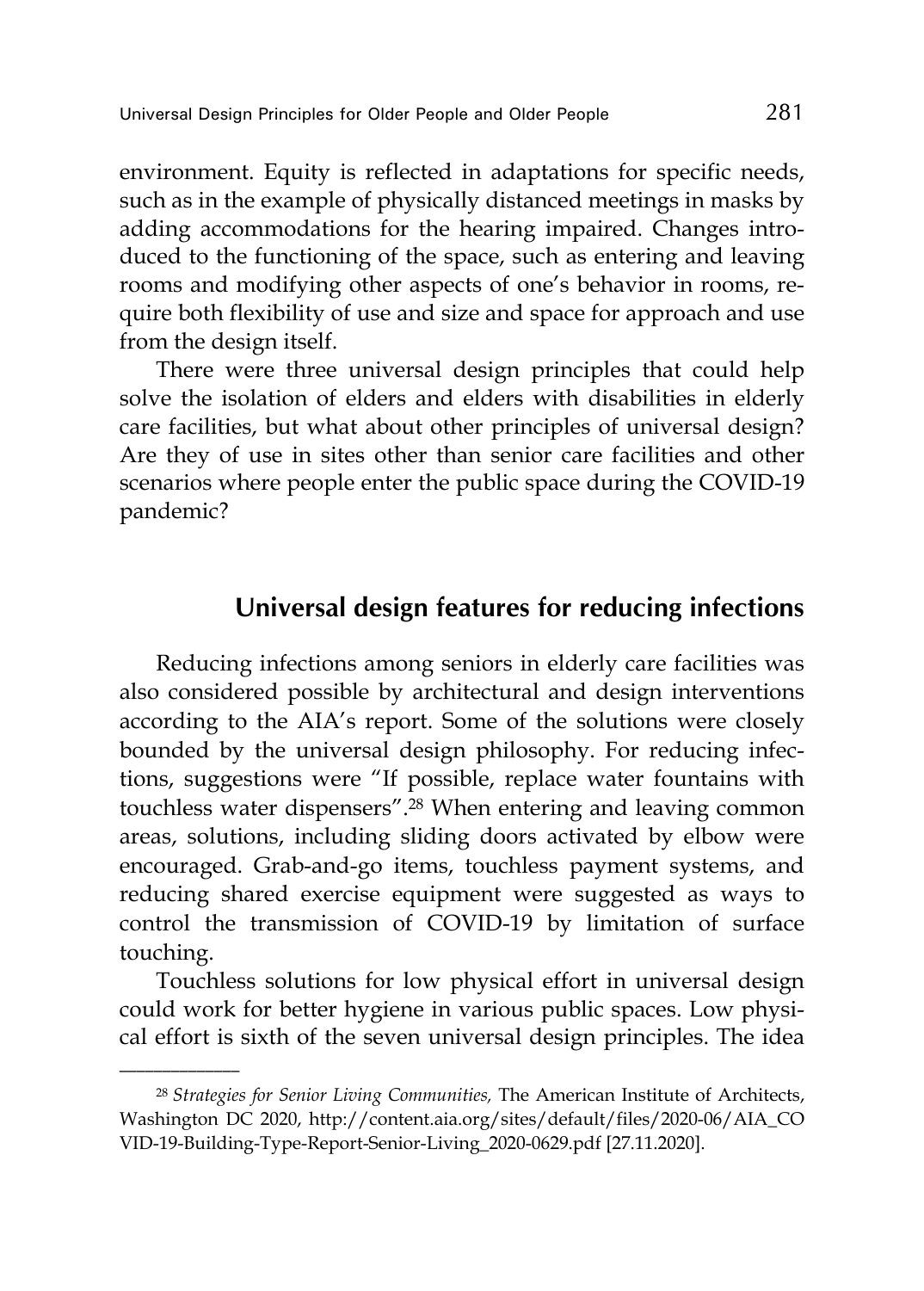282 **Olga Chrzanowska** 

of *"touchless travel experience"*<sup>29</sup> at the airports also corresponds to that issue. Stanis Smith explained it as a concept *where from the moment you get out of your vehicle and go through the front door, all the way through the airport to your aircraft at the gate*. *everything will be touchless*. *With the current pandemic, there is much more emphasis on this concept because there is currently a health reason to do it not just a convenience reason or universal design reason*. *So, I believe that the touchless travel experience will become an expectation, touchless door openers, touchless washroom fixtures, touchless passport readers, etc*.30

When orientation in and usage of public space is easier, quicker, and in need of less assistance, there are health benefits to it. The more convenient the signage and use of space, the less time inside is required and less confusion is caused. Airports are among the few examples of intricate, very well thought through public spaces, solving issues of safety, undisturbed flow, and heavy load of people. Stanis Smith lists options for solutions originating from universal design. *Then there are hearing loops, visual displays, and high contrast tactile signs for people with auditory challenges*. *Many other things in the airport are quite subtle, for example, using floor patterns and lighting as wayfinding devices*.31

AIA's report encouraged reducing infections in entryways, lobbies, circulation spaces, and restrooms as follows. "Designate a separate entrance and holding area for deliveries. Provide signage and floor markings throughout the building to encourage physical separation of residents, staff, and visitors. Separate seating and other work surfaces a minimum of six feet or further, depending on the activity. Install transparent sneeze guards in the reception area". Signage and floor marking solutions are intended to limit the error of residents, delivery, staff, and visitors running into each other

<sup>29</sup> *Interview with Stanis Smith, Universal Design in the Era of Covid-19*, Vancouver BC, 4 November 2020.

<sup>30</sup> *Interview with Stanis Smith, Universal Design in the Era of Covid-19*, Vancouver BC, 4 November 2020.

<sup>31</sup> *Interview with Stanis Smith, Universal Design in the Era of Covid-19*, Vancouver BC, 4 November 2020.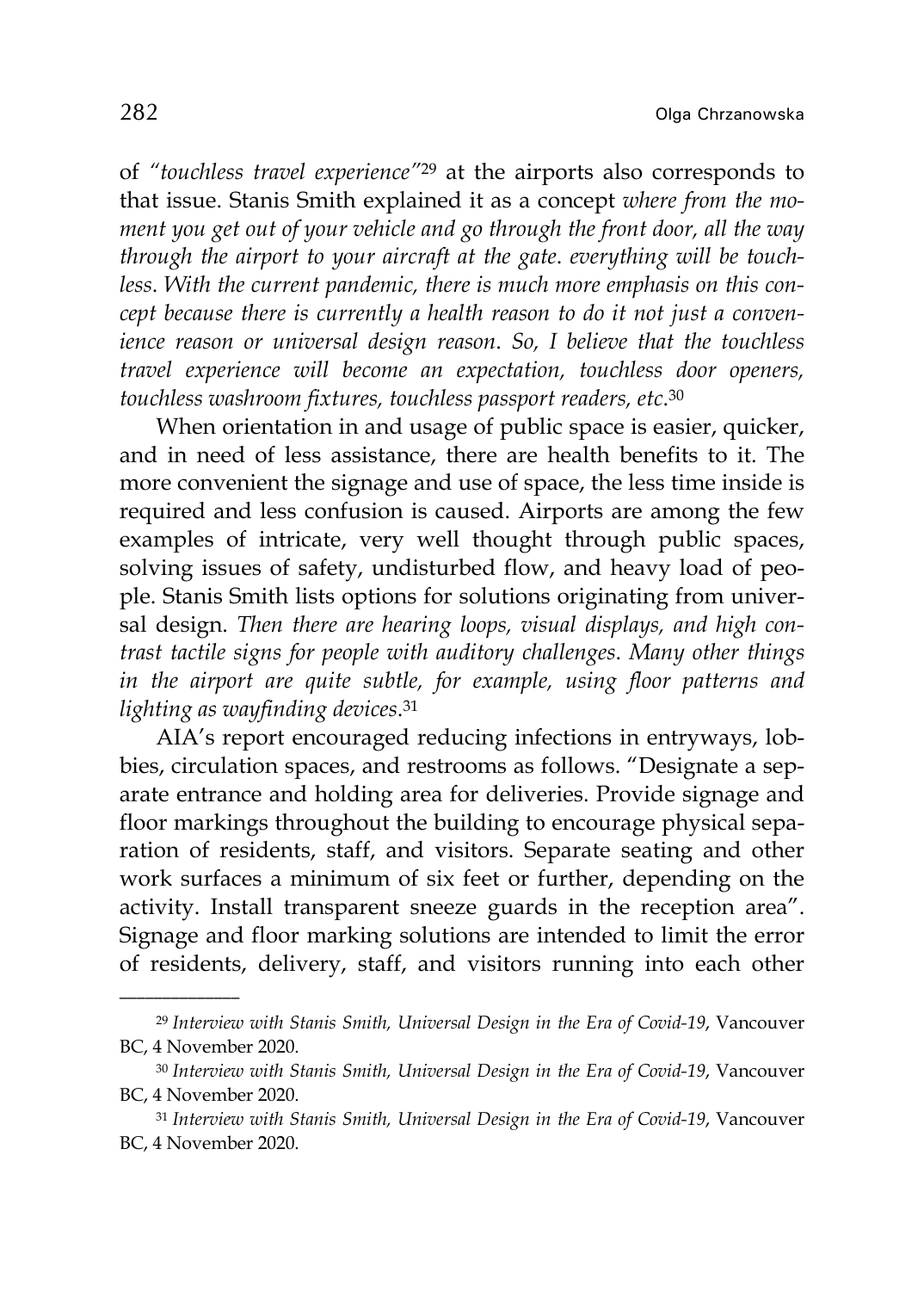while wandering around the site. Tolerance for error is the fifth universal design rule. Transparent sneeze guards protect from immediate and direct exposition on uncovered sneezes or coughs of others.

For dining areas, AIA's recommends "Implementing floor markings to locate tables. Reducing the amount of equipment to provide more spacing. Menu on chalkboard on the wall and/or disposable menu and braille menu; alternatively, provide menu on the reservation system. TV screens for facility safety reminders, program schedule, and entertainment. Provide regular seating for couples and shared households, if desired. Tables reserved for those not in the same household should provide additional distancing". These solutions utilize the third and fourth principles of universal design of simple and intuitive use and perceptible information. Making navigation through the environment more easy, and therefore, the whole time spent in public or common space more efficient and safer is vital in this pandemic.

This study showed examples where three out of seven principles of universal design can address the isolation of elders in assisted living communities. By implicating the three rules that are equitable use, flexibility in use and size and space for approach and use, the rearrangements and changes of functioning of the spaces, such as those recommended by AIA's report, are more achievable. By certain reorganization of the layout and functioning in the spaces in elderly care facilities, solving the issue of isolation of elders in the COVID-19 pandemic is expected.

Apart from solving the isolation issue, universal design principles when applied in the architectural and urban environments of public spaces could also reduce infections. The third and fourth principles of simple and intuitive use and perceptible information are making navigation through to the environment more easily, and therefore, the whole time spent in public space is more efficient. The fifth and sixth rule of tolerance for error and low physical effort could minimize accidents, fatigue, and the need for help and support on the site. Touchless travel experience in airports or public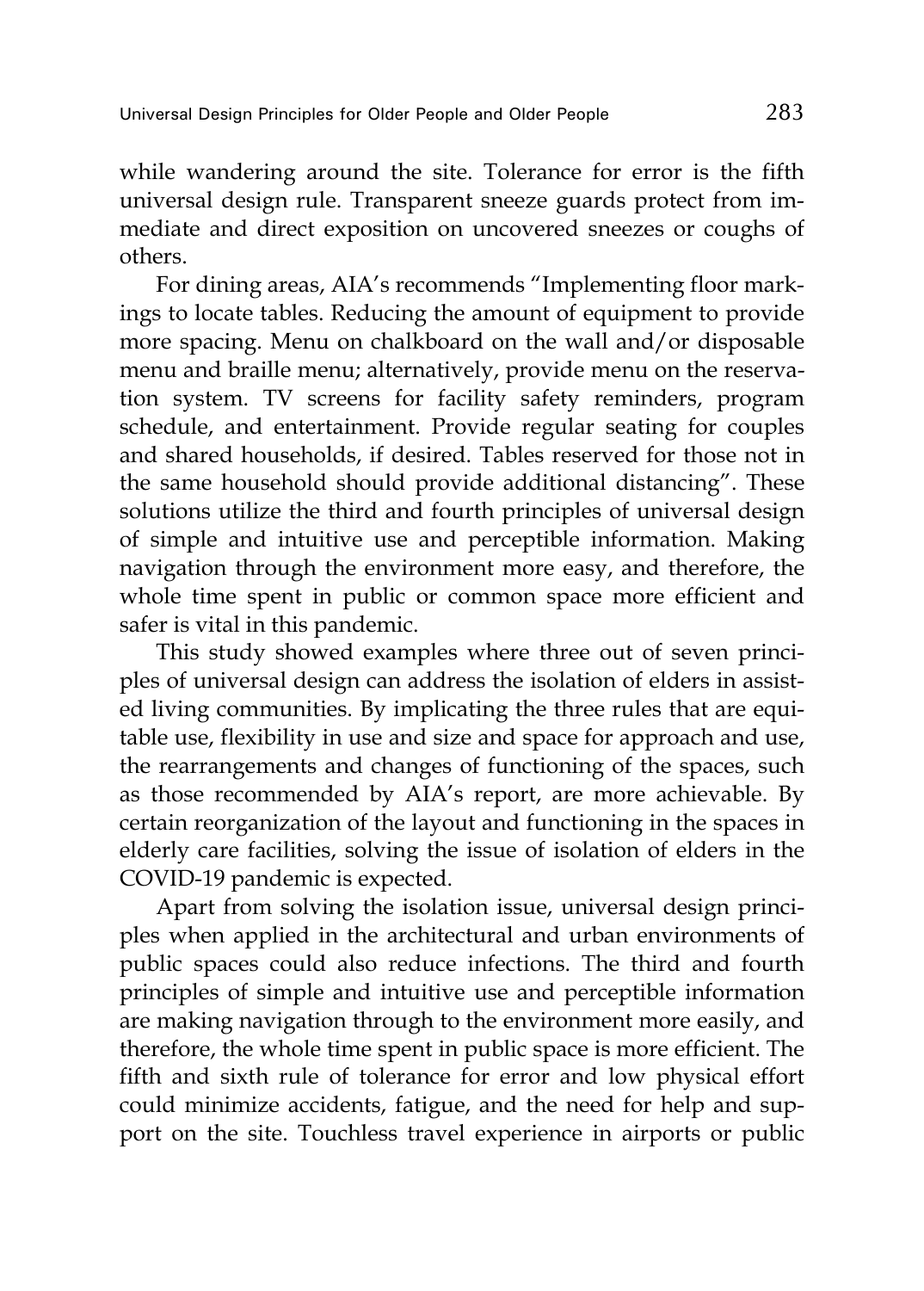transportation systems could reduce contact with surfaces and the need for additional assistance, thereby increasing hygiene.

This makes all seven universal design principles that are implementation of universal design in architecture and urban planning capable of solving the problem of isolation of elderly or for reducing their chances of being infected during the COVID-19 pandemic. There are various examples in existing sites built in the spirit of universal design, and in recommendations from top institutions, showing that the philosophy of universal design can create a meaningful response to social repercussions caused by COVID-19.

#### **Discussion**

Widespread implementation of universal design can be highly beneficial to society, even without a pandemic. Elderlies with preexisting health conditions and older people with disabilities have already had limited access to public spaces. They were already isolated when accessible sites were not provided or were not in proximity. When the site was not easy to navigate through and many of its functions could not be approached by the elderlies, it excluded them from social life in that area. It has become an alarming issue in aging societies, making numerous people each year in need of accessibility improvements. As Stanis Smith points out, *I think universal design is more of a philosophical and moral imperative, for us to find ways that everybody can contribute to society*. *If there are ways to make the built environment more accessible, that obviously helps people who have disabilities, but it also helps society as a whole*.32

In the Preamble of the UN Convention on the Rights of Persons with Disabilities, there were points made on "(...) (m) Recognizing the valued existing and potential contributions made by persons with disabilities to the overall well-being and diversity of their

<sup>32</sup> *Interview with Stanis Smith, Universal Design in the Era of Covid-19*, Vancouver BC, 4 November 2020.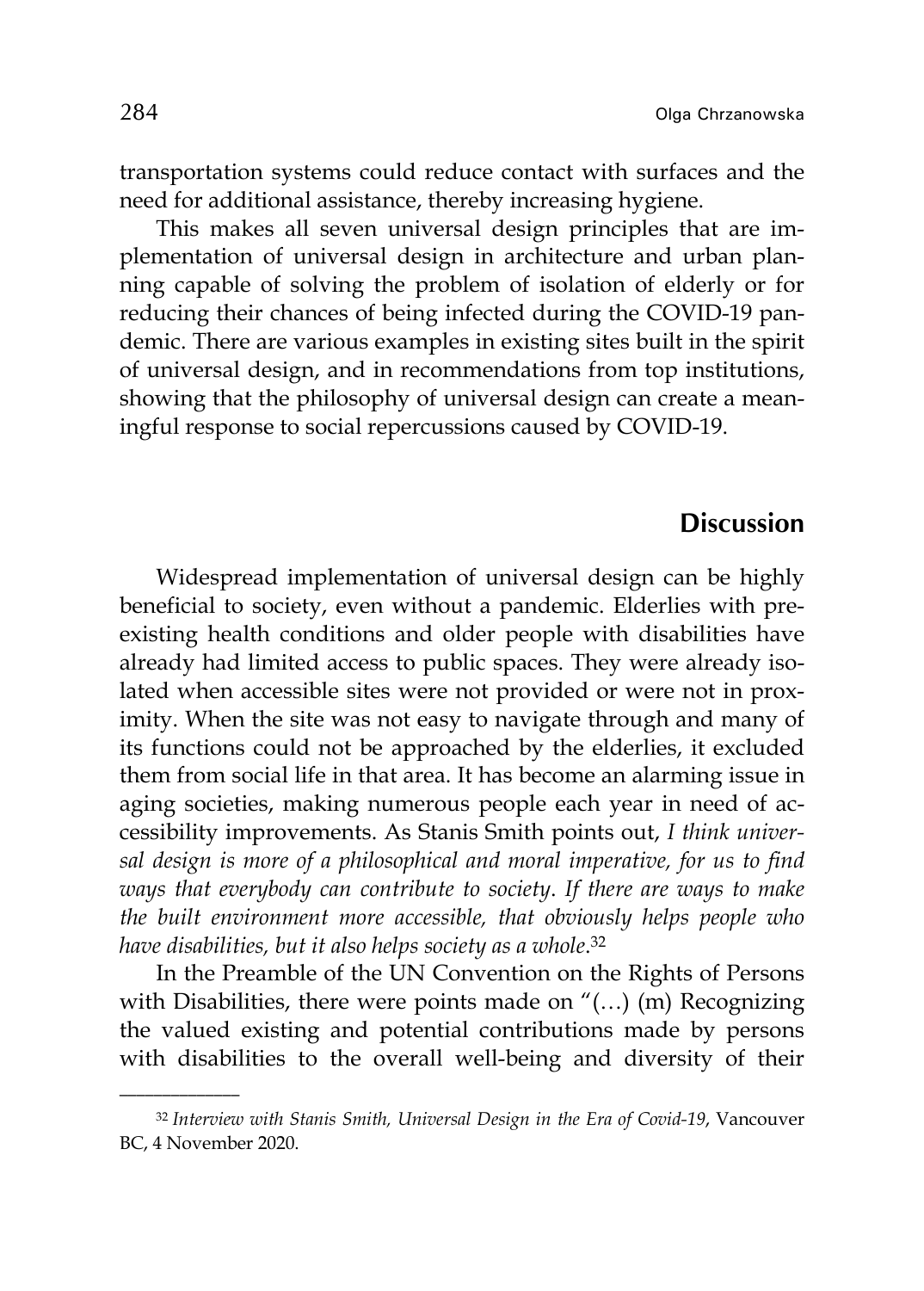communities, and that the promotion of the full enjoyment by persons with disabilities of their human rights and fundamental freedoms and of full participation by persons with disabilities will result in their enhanced sense of belonging and in significant advances in the human, social, and economic development of society and the eradication of poverty, (n) Recognizing the importance for persons with disabilities of their individual autonomy and independence, including the freedom to make their own choices,  $(...)$ <sup>33</sup>

The current pandemic makes isolation of elders even more severe as another factor was introduced—risk of being infected with COVID-19. The rate of this additional isolation and its consequences are not yet known. Activities were disrupted in both public spaces and semi-public or semi-private spaces in everyday environments, where interactions between people frequently occurred. Many of the sites remain or are temporarily closed like museums and theaters. However, social interactions also take place in markets, common areas of stairwells and corridors of housing units, public squares, or senior care facilities, most of which cannot be closed. Research in the architectural and urban planning sector is highly needed, so the physical environment can address life in the realm of this and other upcoming crises.

# References

- Bogner A., Littig B., Menz W., *Generating Qualitative Data with Experts and Elite*, "The SAGE Handbook of Qualitative Data Collection" 2018, p. 655.
- Burgstahler S., *Universal Design: Process, Principles, and Applications,* "DO-IT (Disabilities, Opportunities, Internetworking, and Technology)" 2004, https://www. washington.edu/doit/universal-design-process-principles-and-applications, 27.11.2020.
- Byrne D., *Reviewing the Literature: What Is Grey Literature?,* "Project Planner SAGE Research Methods", SAGE 2017.

<sup>33</sup> *Convention on the Rights of Persons with Disabilities and Optional Protocol,* United Nations, New York 2006, p. 4, https://www.un.org/disabilities/documents/con vention/convoptprot-e.pdf [27.11.2020].